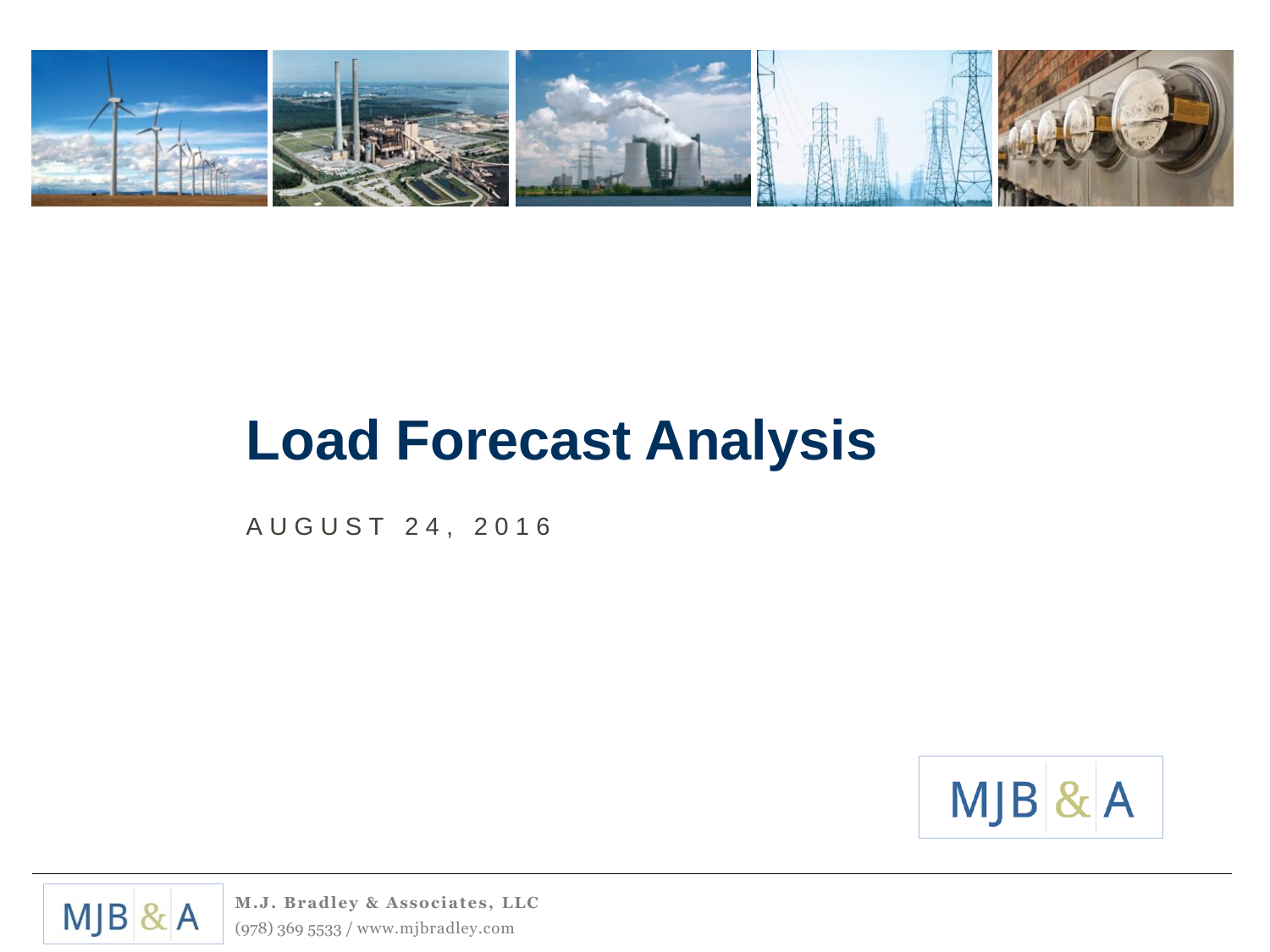## **Discussion**

Once again, the U.S. Energy Information Administration (EIA) is reporting a decline in retail electricity sales in the United States.<sup>1</sup> Sales fell 1.1 percent in 2015. Five of the past eight years have had yearover-year electricity sales decline in the U.S.<sup>2</sup> Longer-term, the trend is only further reinforced: in every five-year period since 1996 growth rates have declined (see chart).

service industries, energy efficiency programs<br>
and policies, and increased deployment of<br>
distributed solar technology. By sector, the data<br>
show an overall decline in demand from the<br>
industrial sector since 2007 and lit Declining rates of electricity demand growth reflect a combination of factors, including slower economic growth in a mature U.S. economy, the changing composition of the economy toward service industries, energy efficiency programs and policies, and increased deployment of distributed solar technology. By sector, the data show an overall decline in demand from the industrial sector since 2007 and little to no growth in the residential and commercial sectors.

Lackluster demand, among other factors, has contributed to: declining  $CO<sub>2</sub>$  emissions, moderate wholesale electricity prices, and power plant retirements.



**U.S. Electricity Consumption Growth Rates**

*Source*: U.S. EIA, Sales to Ultimate Customers

1. U.S. EIA. Today in Energy: Total electricity sales fell in 2015 for 5th time in past 8 years. March 14, 2016.

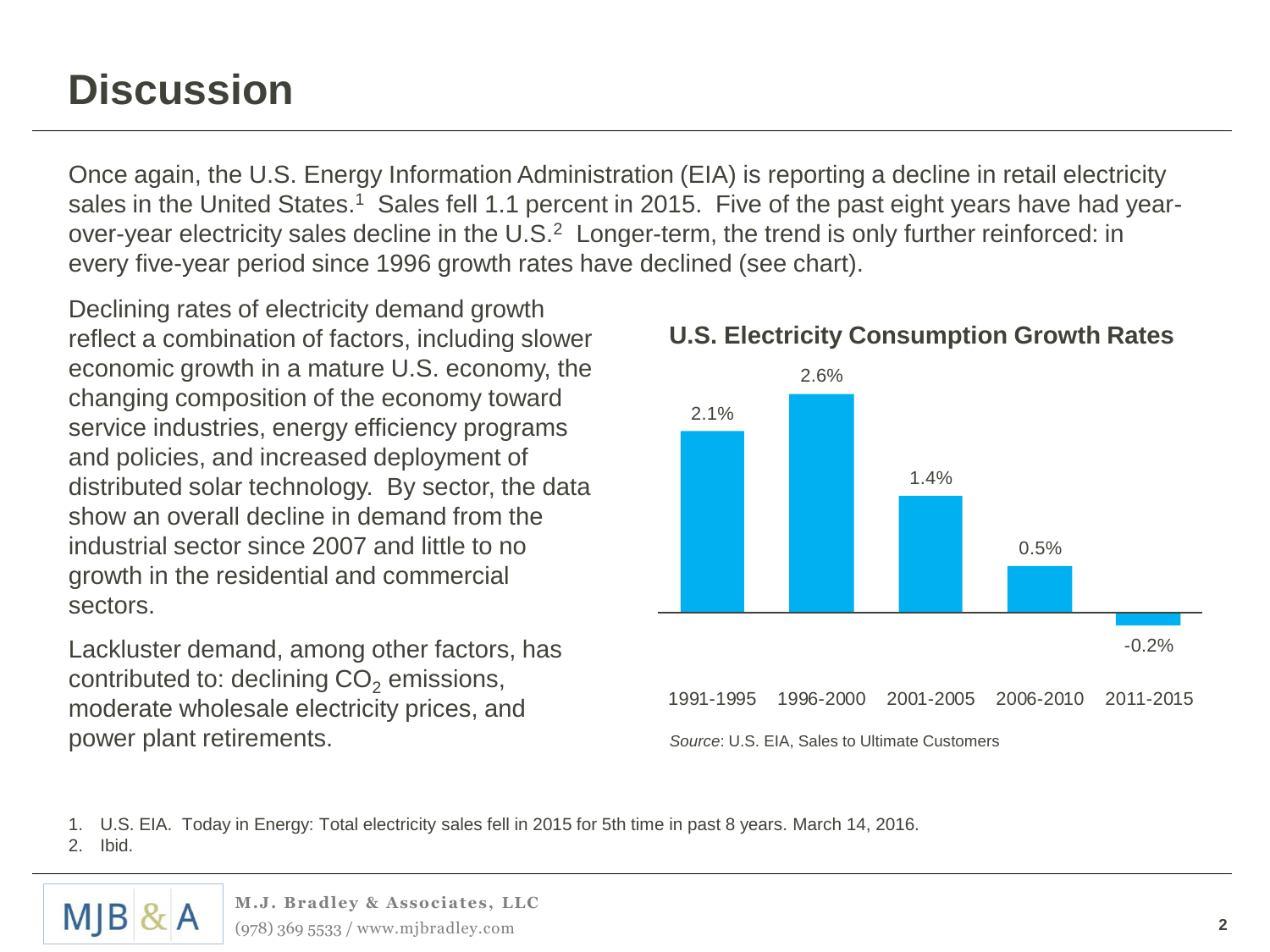# **Discussion, continued**

Keeping pace with these structural trends has been a challenge for electric industry forecasters. Also, the Great Recession, which officially lasted from December 2007 to June 2009, has also contributed to significant overestimates of projected electricity demand prior to the recession and underestimates of demand as the economy emerged from recession.

System planners, utilities, and other analysts depend on forecasts of annual electricity use and peak demand to make critical resource and policy decisions. The following analysis compares historic and actual electricity demand from a range of sources, including:

- The U.S. Energy Information Administration (Annual Energy Outlook)
- Regional Transmission Organizations (ISO-NE, NYISO, and PJM)
- Utility Integrated Resource Plans (Ameren Missouri, Tampa Electric Company, Duke Florida, Duke Indiana, and AEP Indiana Michigan Power)

Three basic patterns emerge from evaluating the forecasts:

- Demand forecasts are sometimes more than 10 percentage points higher than actual demand, particularly when made 3-5 years in advance of the forecast year.
- The forecasts typically improve within 1-2 years of the forecast year. Although, it is the longer-term forecasts that are generally used for regional transmission planning and resource procurement decisions. Generation and transmission investments have largely already been made 1-2 years prior to the forecast year.
- Demand forecasts over the past decade have been significantly downward revised.

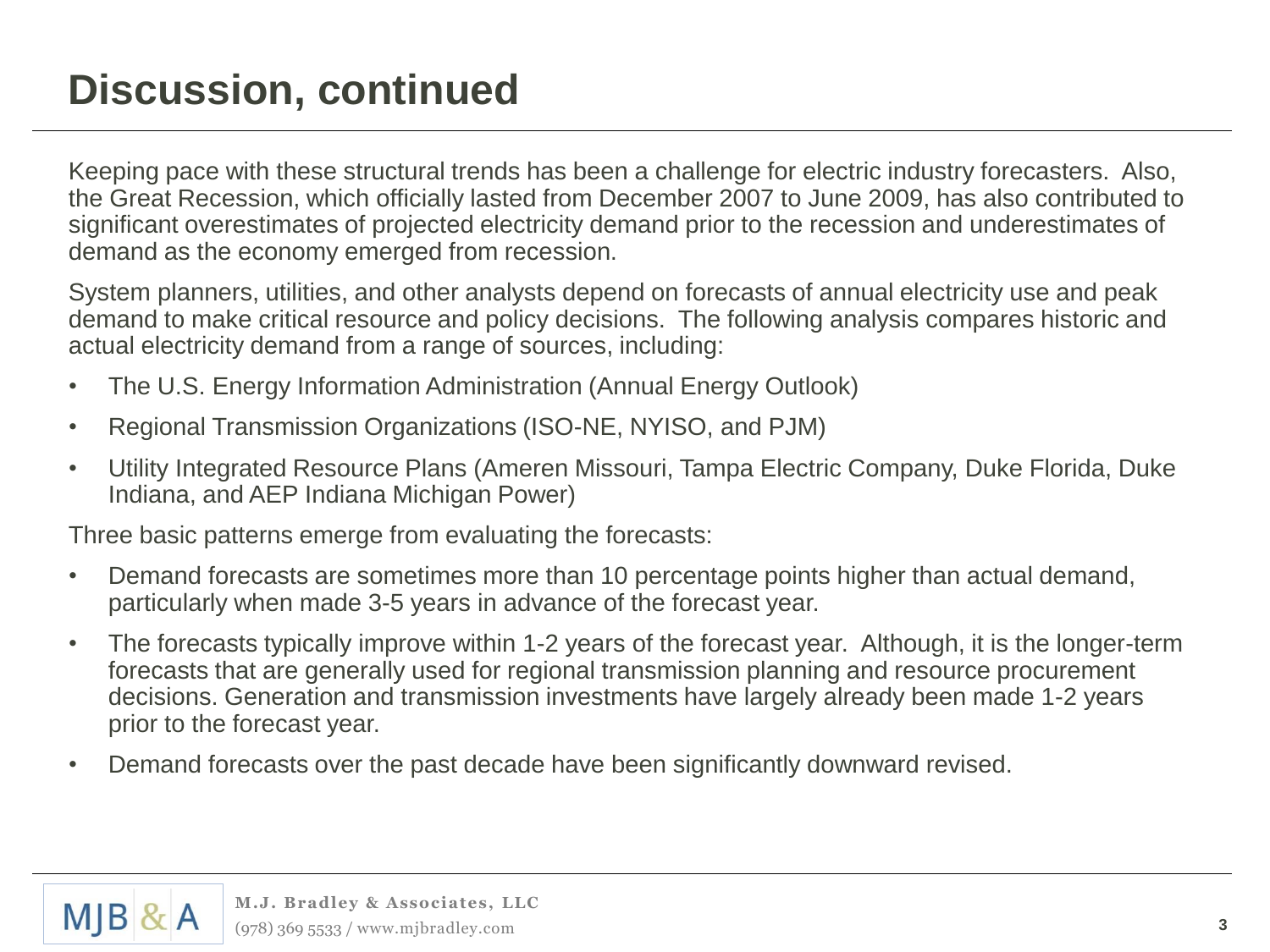# **Discussion, continued**

Updating modeling assumptions can improve forecast accuracy and therefore result in significant differences in trends when comparing across report years. For example:

- In the 2016 Load Forecast, PJM implemented changes to its forecasting methodology in an effort to represent increased energy efficiency and behind the meter generation, which had not been captured in past reports. The treatment of weather has been restructured to provide more variable load response to weather across a wide range of conditions. Three variables (cooling, heating, and other) were added to account for trends in equipment/appliance saturation and efficiency, and a separately-derived solar forecast is used to adjust load forecasts.
- Similarly, NYISO has reduced its energy growth forecasts in recent years, which is attributed to the impact of existing energy efficiency programs and increased distributed generation due to future initiatives coming into effect.
- Recent IRPs have also reduced energy growth forecasts due to new energy efficiency programs that have been incorporated into the models and slower than expected economic growth after the recession.

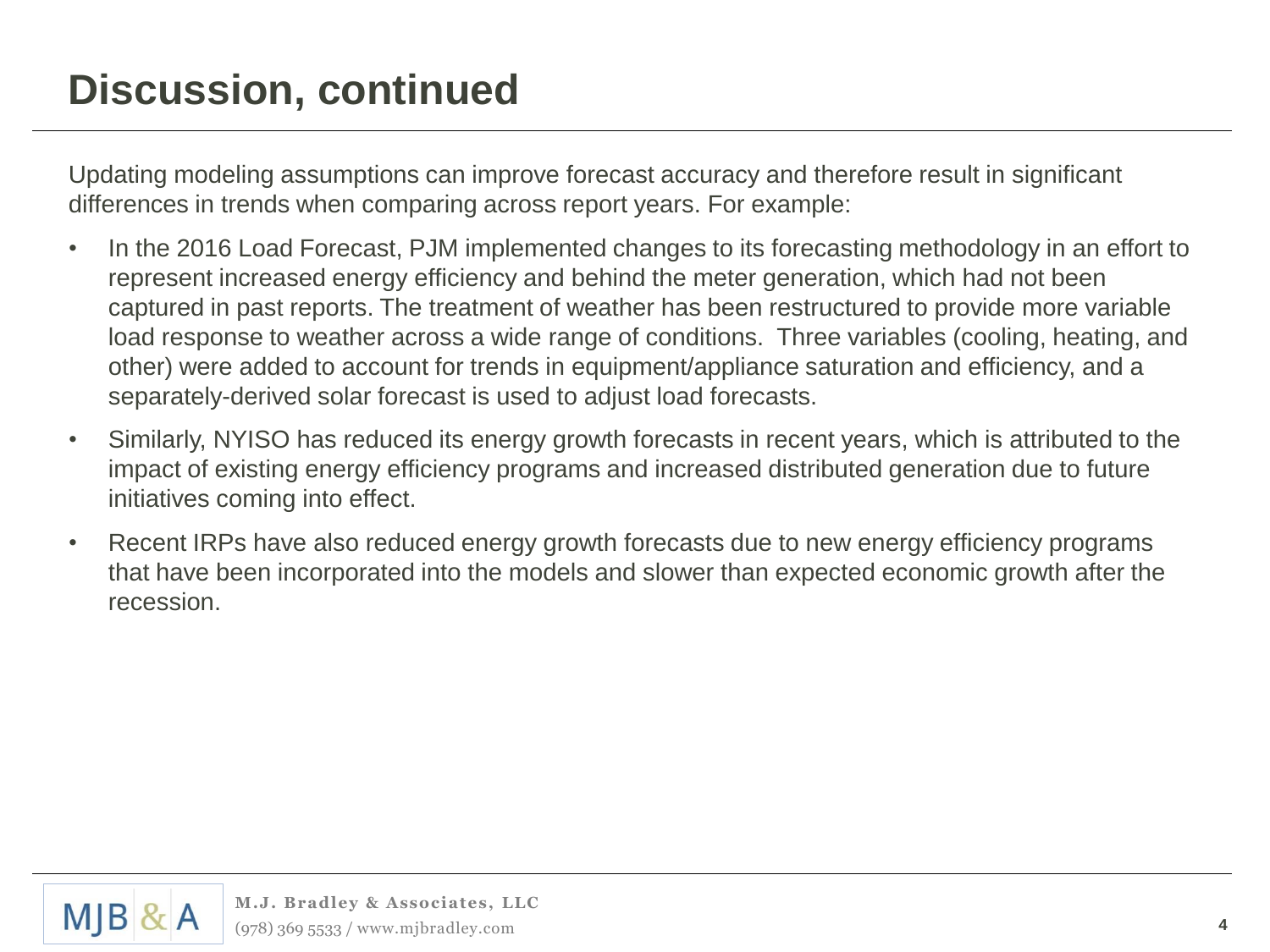# **Key Takeaways**

#### **The U.S. Energy Information Administration** (EIA Annual Energy Outlook)

• EIA forecasts seem to be improving over time. The forecast five years prior to 2009 actual data overestimated consumption by 9% whereas the forecast 5 years prior to 2014 actual data overestimated consumption by just 2%.

#### **Regional Transmission Organizations** (ISO-NE, NYISO, and PJM)

- Broadly speaking, transmission organizations have reduced their consumption and peak demand forecasts, compared to forecasts made prior to 2008. In the next ten to 15 years, RTOs and ISOs are expecting to see lower demand each year than originally anticipated.
- Not only is annual projected energy demand lower, but the rate at which it increases into the future has declined in recent forecasts, as well.

**Utility Integrated Resource Plans** (Ameren Missouri, Tampa Electric Company, Duke Florida, Duke Indiana, and AEP Indiana Michigan Power)

• Utility demand forecasts vary by source but have generally decreased overall in more recent reports, with reductions in annual growth rates compared to older reports, as well.

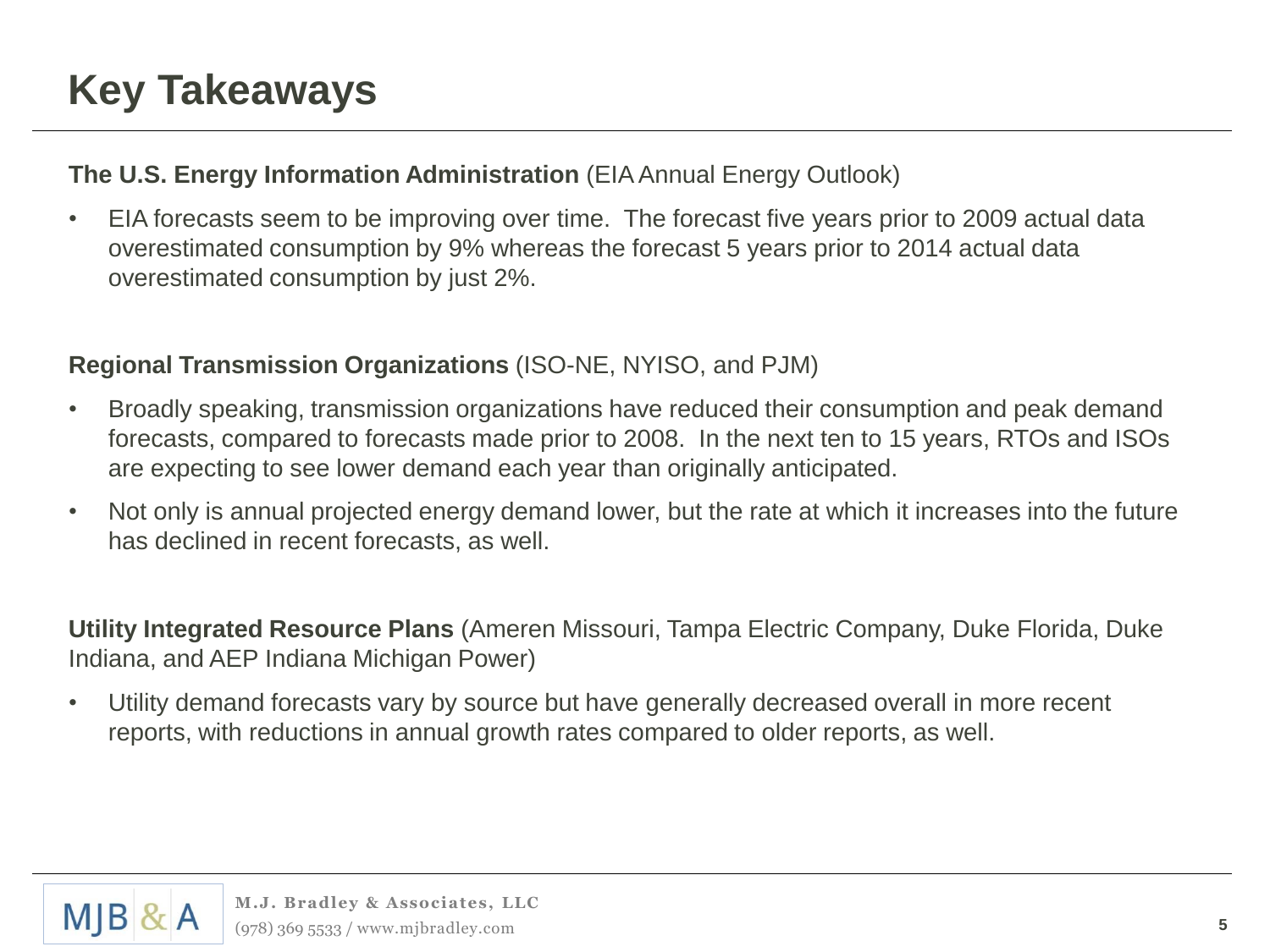# **U.S. EIA: Annual Energy Outlook**

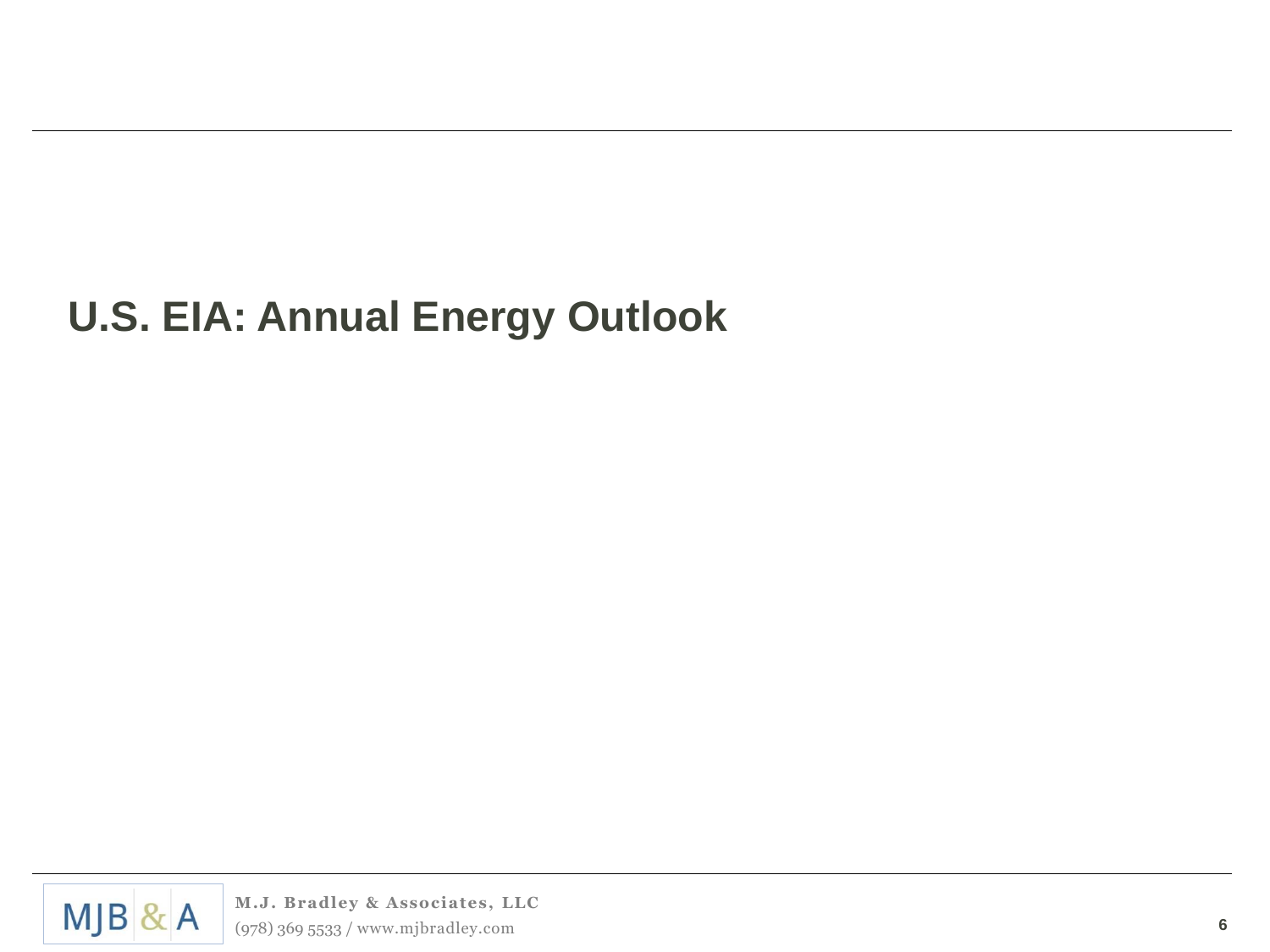#### **U.S. EIA (nationwide) Actual vs. Long Term Energy Forecast**



The Annual Energy Outlook, prepared by the U.S. Energy Information Administration (EIA), presents long-term annual projections of energy supply, demand, and prices out several decades.

AEO demand forecasts have decreased significantly over time. For example, projected demand for 2030 was reduced by 21% in AEO 2015 when compared to AEO 2006.

Prior to the recession, demand forecasts were significantly higher than actual consumption.

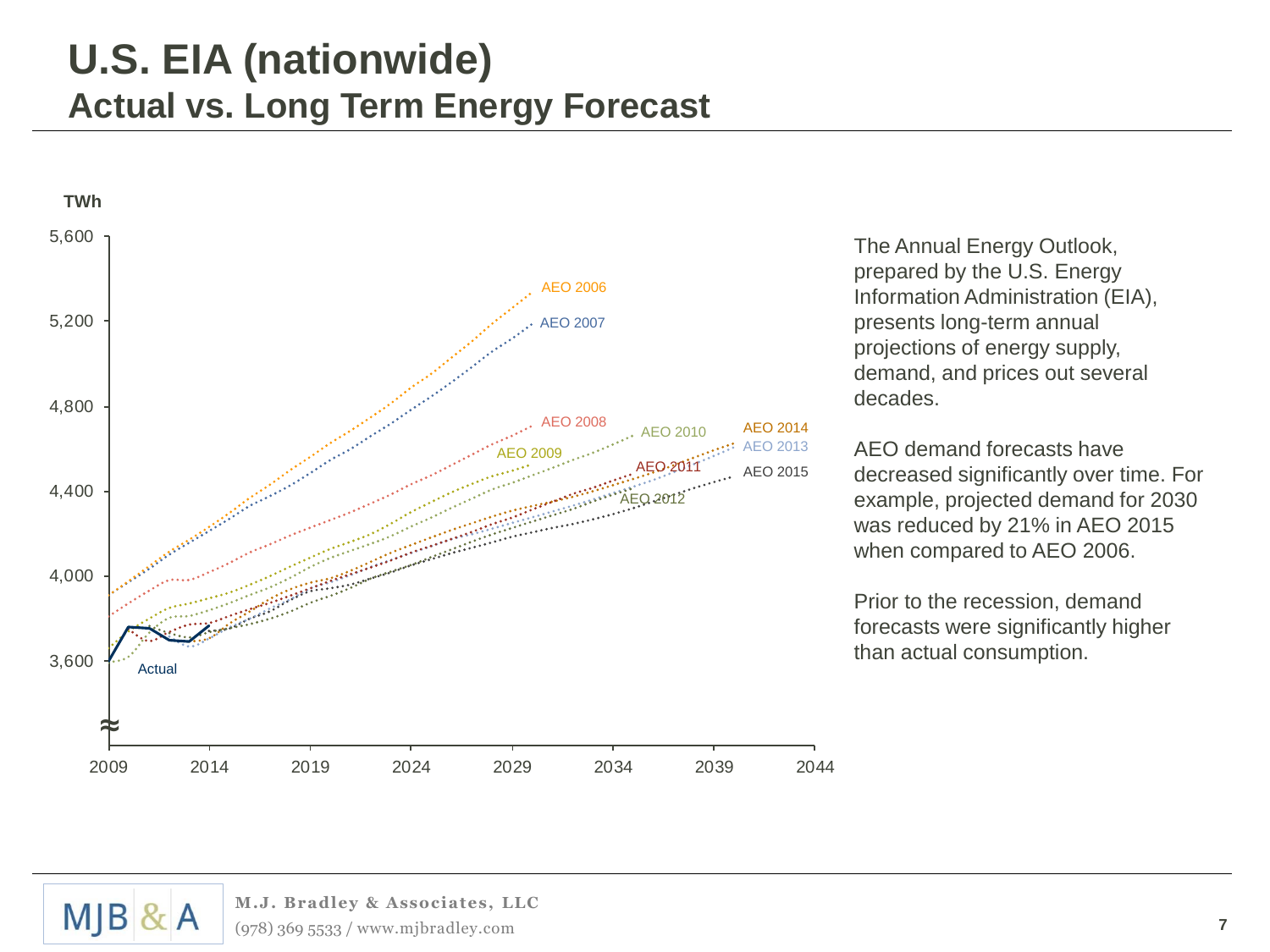### **U.S. EIA (nationwide) Actual vs. Long Term Energy Forecast**



EIA forecasts steadily improve as they approach the actual year of consumption.

Forecasts five years prior over-estimate consumption by 2% to 9%, and three years prior over-estimate consumption by 1% to 6%.

The AEO is typically used for federal policymaking, where long-term forecasts (10-20 years) are critical.

**Note:** 1 year prior is the first year forecasted in the Annual Energy Outlook.

|               | 2009   | 2010   | 2011   | 2012   | 2013   | 2014   |
|---------------|--------|--------|--------|--------|--------|--------|
| year prior    | 99.8%  | 96.3%  | 98.5%  | 100.9% | 99.3%  | 98.3%  |
| 2 years prior | 101.7% | 99.5%  | 99.4%  | 101.1% | 100.5% | 98.4%  |
| 3 years prior | 105.8% | 103.0% | 101.3% | 102.8% | 102.1% | 99.2%  |
| 4 years prior | 108.6% | 105.7% | 104.7% | 104.1% | 103.2% | 100.3% |
| 5 years prior | 108.6% | 105.8% | 107.5% | 107.7% | 104.8% | 101.9% |

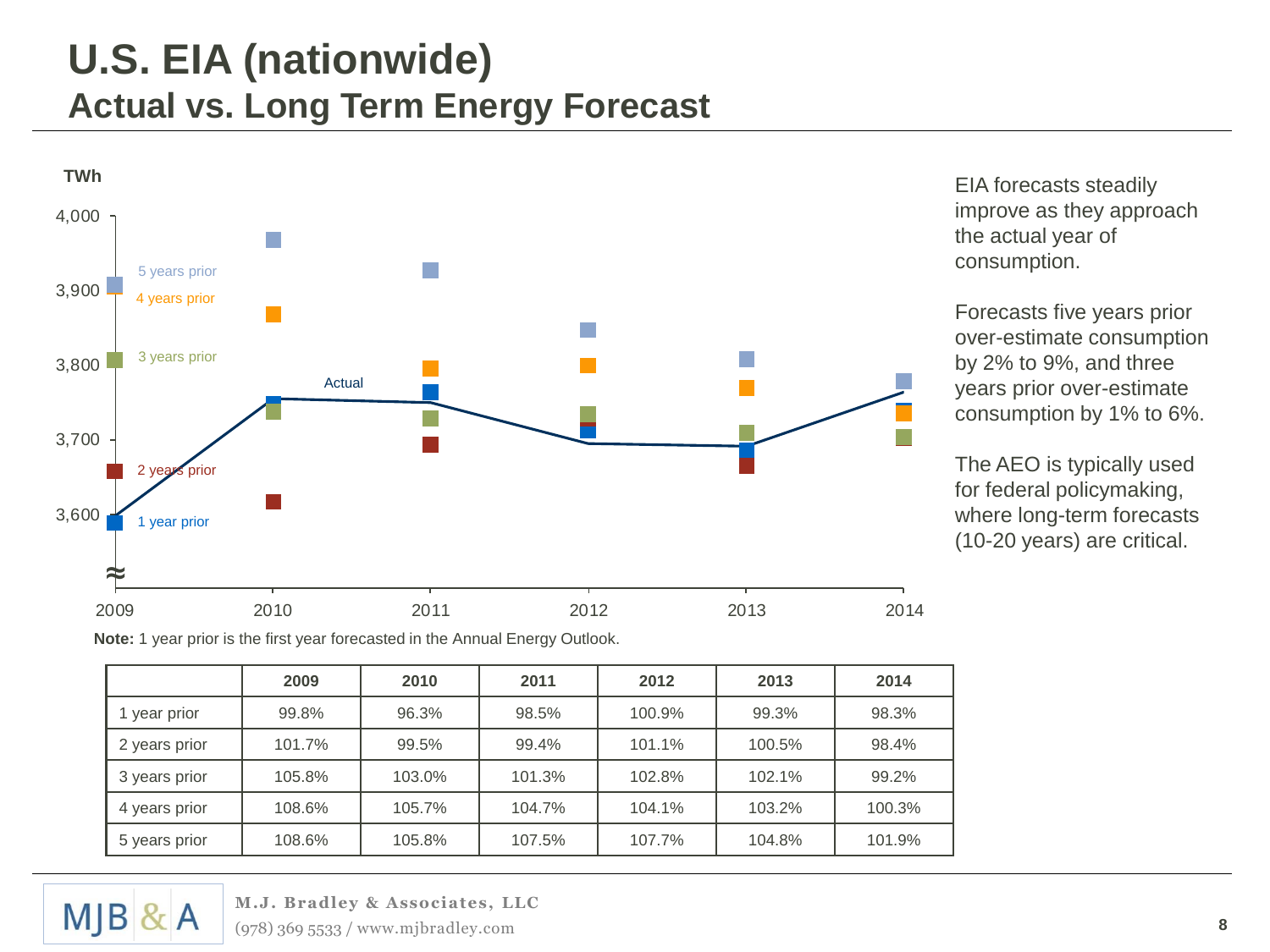# **Regional Transmission Organizations**



*Source*: Federal Energy Regulatory Commission

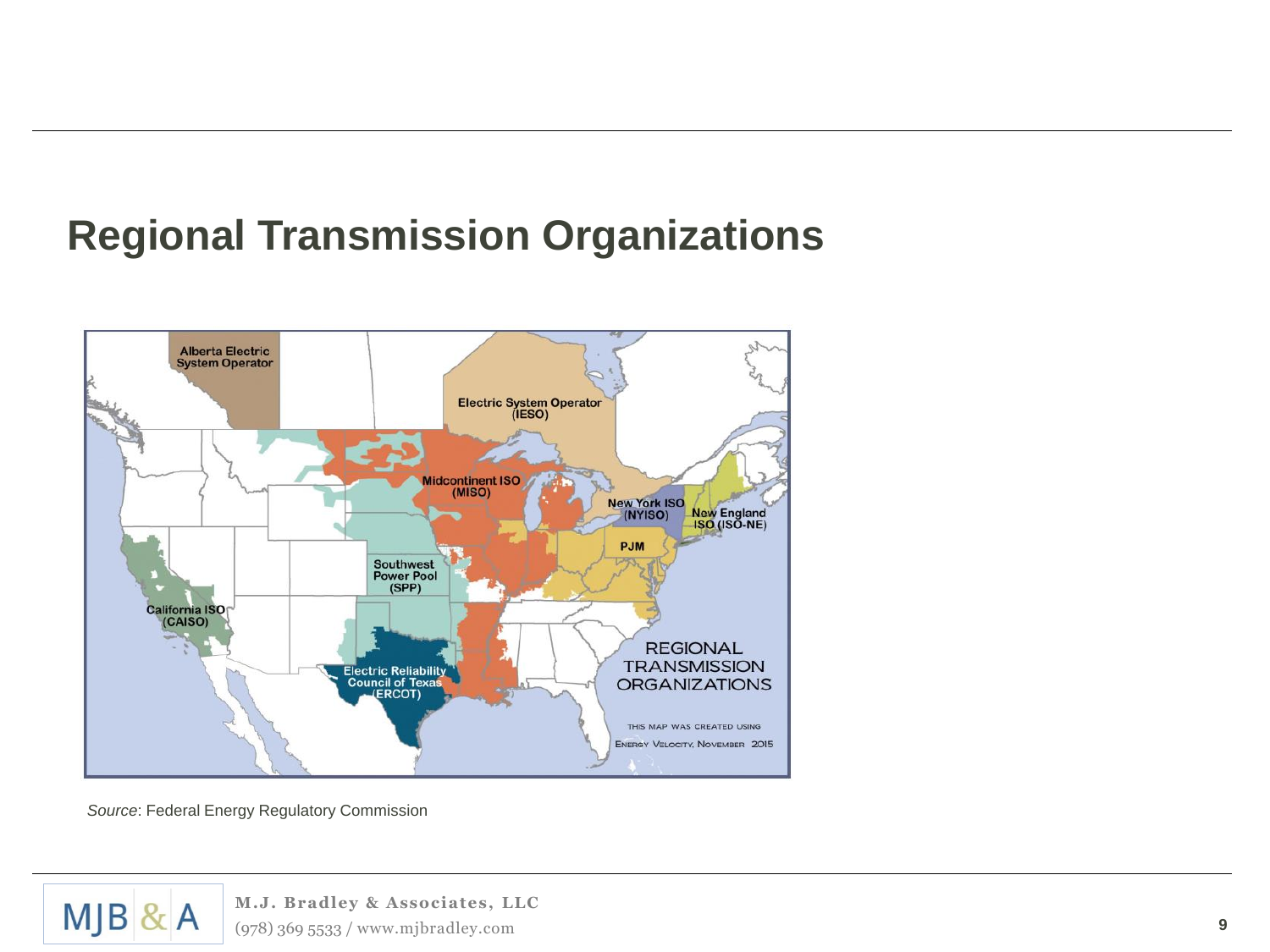

Each year, ISO New England publishes a Forecast Report of Capacity, Energy, Loads, and Transmission (CELT). These CELT reports include 10-year projections used for reliability studies and service territory planning.

The energy forecasts integrate state historical demand, weather and economic data, and utilitydriven programs on conservation and peak-load management.

ISO-NE has revised downward its long-term forecasts of demand, and has begun to include projections for behind-the-meter solar PV beginning in 2015.

**Note:** These forecasts are all the "Base" Forecast (Net) of each report. ISO-NE also provides "High" and "Low" forecasts. Net Forecasts 2010-2014 include adjustment for passive demand response (PDR) while Forecasts for 2015 and 2016 are net of both PDR and behind-the-meter solar PV.

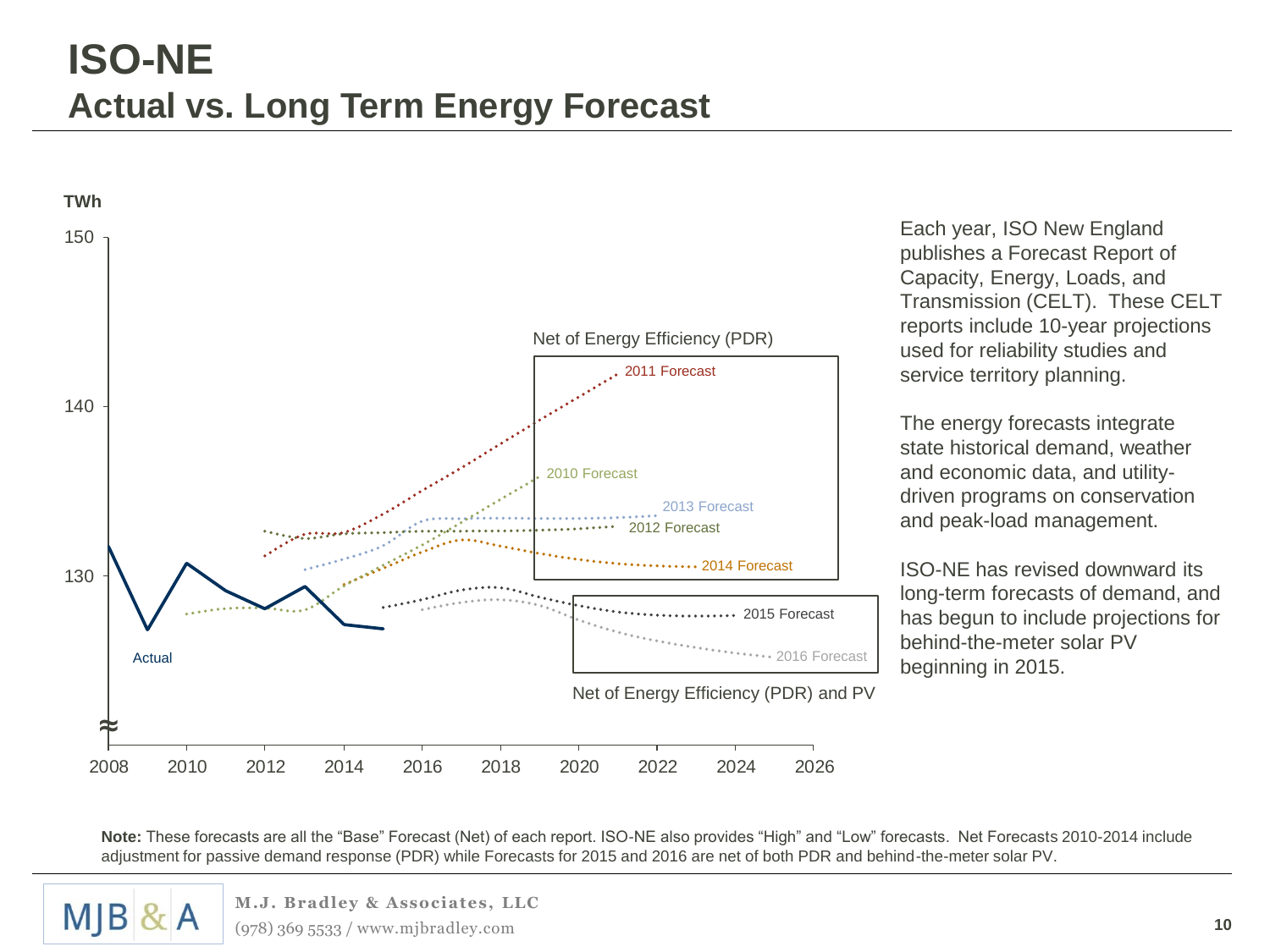### **ISO-NE Actual vs. Long Term Energy Forecast**



ISO-NE has maintained fairly consistent forecasting over the years, occasionally slightly under-predicting energy needs 1 year prior.

Shown here are consumption forecasts. RTOs also forecast peak demand, which is used to aid generation and transmission planning in time frames of 3-5 years prior, but sometimes as advanced as 10 years earlier.

ISO-NE has tended to overestimate peak demand (see next slide).

|               | 2008   | 2009   | 2010   | 2011   | 2012   | 2013   | 2014   | 2015   |
|---------------|--------|--------|--------|--------|--------|--------|--------|--------|
| year prior    | 102.5% | 103.5% | 97.7%  | 101.6% | 103.6% | 100.8% | 101.9% | 101.0% |
| 2 years prior | 101.7% | 107.6% | 100.4% | 99.2%  | 103.4% | 102.2% | 103.0% | 102.8% |
| 3 years prior | 103.1% | 107.0% | 105.4% | 102.5% | 100.0% | 102.5% | 104.2% | 103.9% |
| 4 years prior | 106.8% | 108.8% | 104.9% | 107.8% | 104.6% | 98.9%  | 105.1% | 104.5% |
| 5 years prior |        | 112.5% | 107.3% | 107.7% | 109.6% | 104.1% | 101.7% | 106.4% |

**Note:** These forecasts are all the "Base" Forecast (Net) of each report. ISO-NE also provides "High" and "Low" forecasts. Net Forecasts prior to 2010 have not been adjusted for passive demand response (PDR); Forecasts 2010-2014 include adjustment for PDR; Forecasts for 2015 and 2016 are net of both PDR and behind-the-meter solar PV.

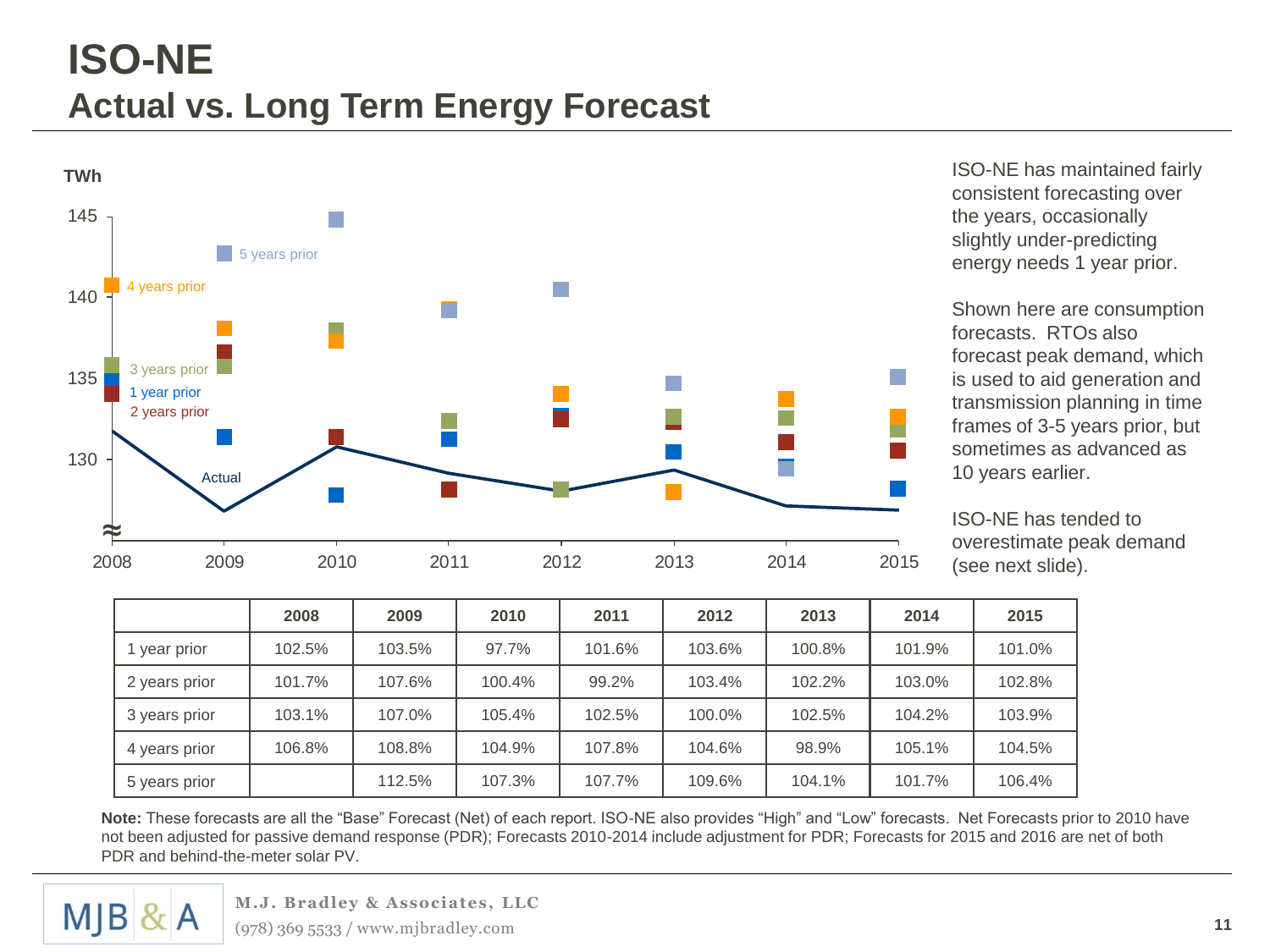### **ISO-NE Actual vs. Long Term Energy Forecast**



Recent CELT reports (2015, 2016) have begun to report a break out of Net Energy for Load (NEL) after adjustments for behind-the-meter solar PV and passive demand resources (PDR).

The 2016 CELT reported that historic NEL has flattened in the last couple of years, after accounting for these effects. The forecast expects this flattened trend to continue until 2019, when the energy forecast begins to decline.

**Note:** This forecast is the "Base" Forecast of the 2016 CELT report. ISO-NE also provides "High" and "Low" forecasts. Passive demand resources are principally designed to save electricity use at all times. Examples include energy-efficiency measures, such as the use of energy-efficient appliances and lighting, advanced cooling and heating technologies, electronic devices to cycle air conditioners on and off, and equipment to shift electricity use to off-peak hours. By contrast, active demand resources are called on only when needed.

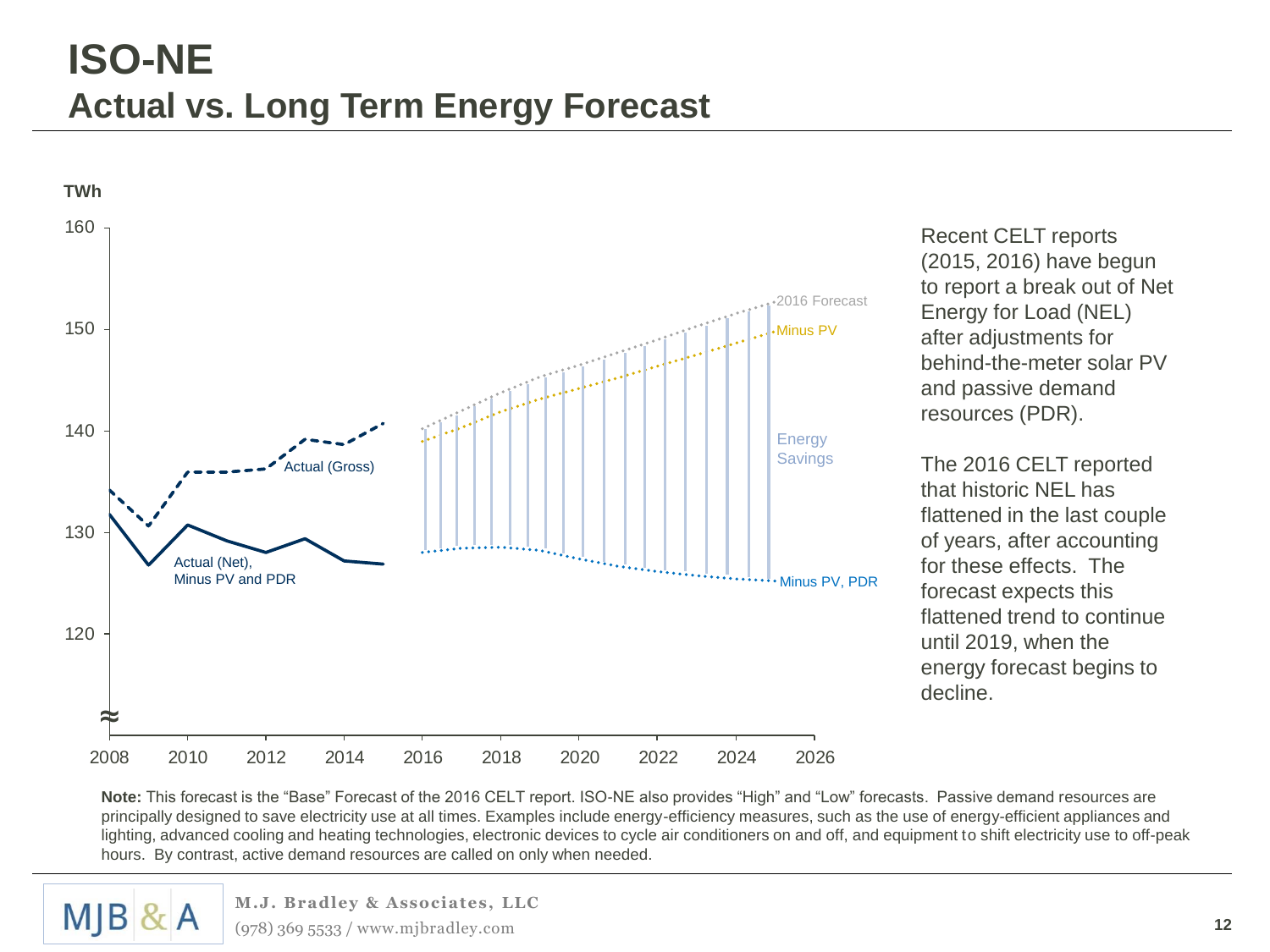

The Gold Book is the New York Independent System Operator's load and capacity data forecast report. It provides historic and forecast peak demand, energy usage, and energy efficiency impacts, among other generating and transmission topics.

After 2008, NYISO consumption projections have decreased significantly. For example, the consumption forecast for 2016 dropped 13% from the 2008 Gold Book to the 2016 Gold Book.

The 2015 and 2016 Gold Books project a slight decline and flattening out of electricity consumption through 2025, which NYISO attributes to the projected impact of existing energy efficiency programs and increasing distributed energy resources due to state programs and initiatives coming into effect.

**Note:** These forecasts are all the "Baseline" Forecast (Net) of each report. NYISO also provides "High" and "Low" forecasts.

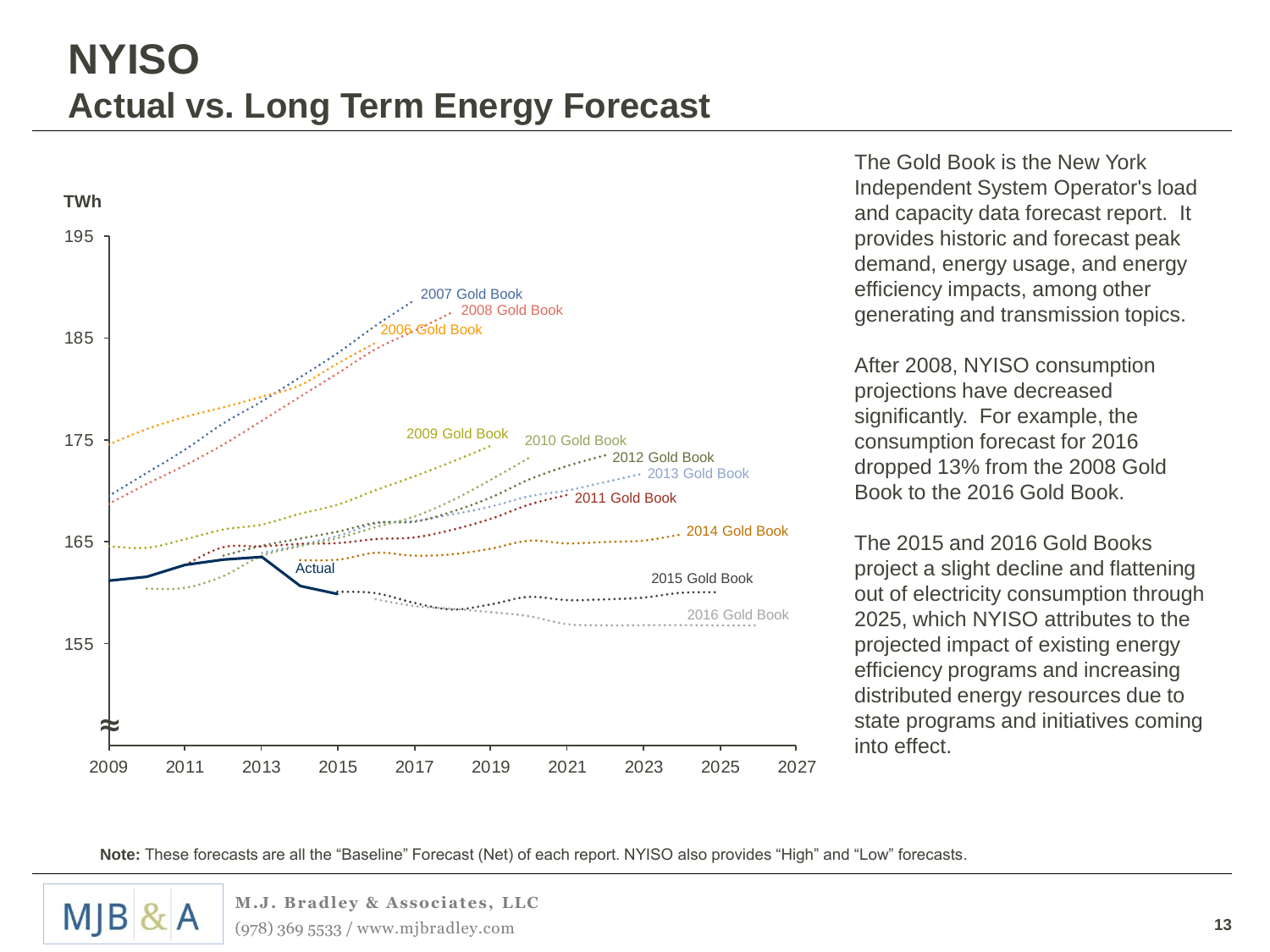### **NYISO Actual vs. Long Term Energy Forecast**



NYISO's forecasts show improvement as the forecast period declines. The forecasts are also more accurate for recent years.

Forecasts five years prior over-estimate consumption by 2% to 9%.

|               | 2009   | 2010   | 2011   | 2012   | 2013   | 2014   | 2015   |
|---------------|--------|--------|--------|--------|--------|--------|--------|
| year prior    | 102.1% | 99.2%  | 100.1% | 100.3% | 100.2% | 101.6% | 100.1% |
| 2 years prior | 104.6% | 101.8% | 98.6%  | 100.8% | 100.7% | 102.5% | 102.1% |
| 3 years prior | 105.1% | 105.6% | 101.6% | 99.0%  | 100.7% | 103.0% | 103.5% |
| 4 years prior | 108.3% | 106.3% | 106.0% | 101.9% | 100.0% | 102.6% | 103.8% |
| 5 years prior |        | 109.0% | 107.0% | 106.9% | 102.0% | 102.5% | 103.1% |

 $MJB$  & A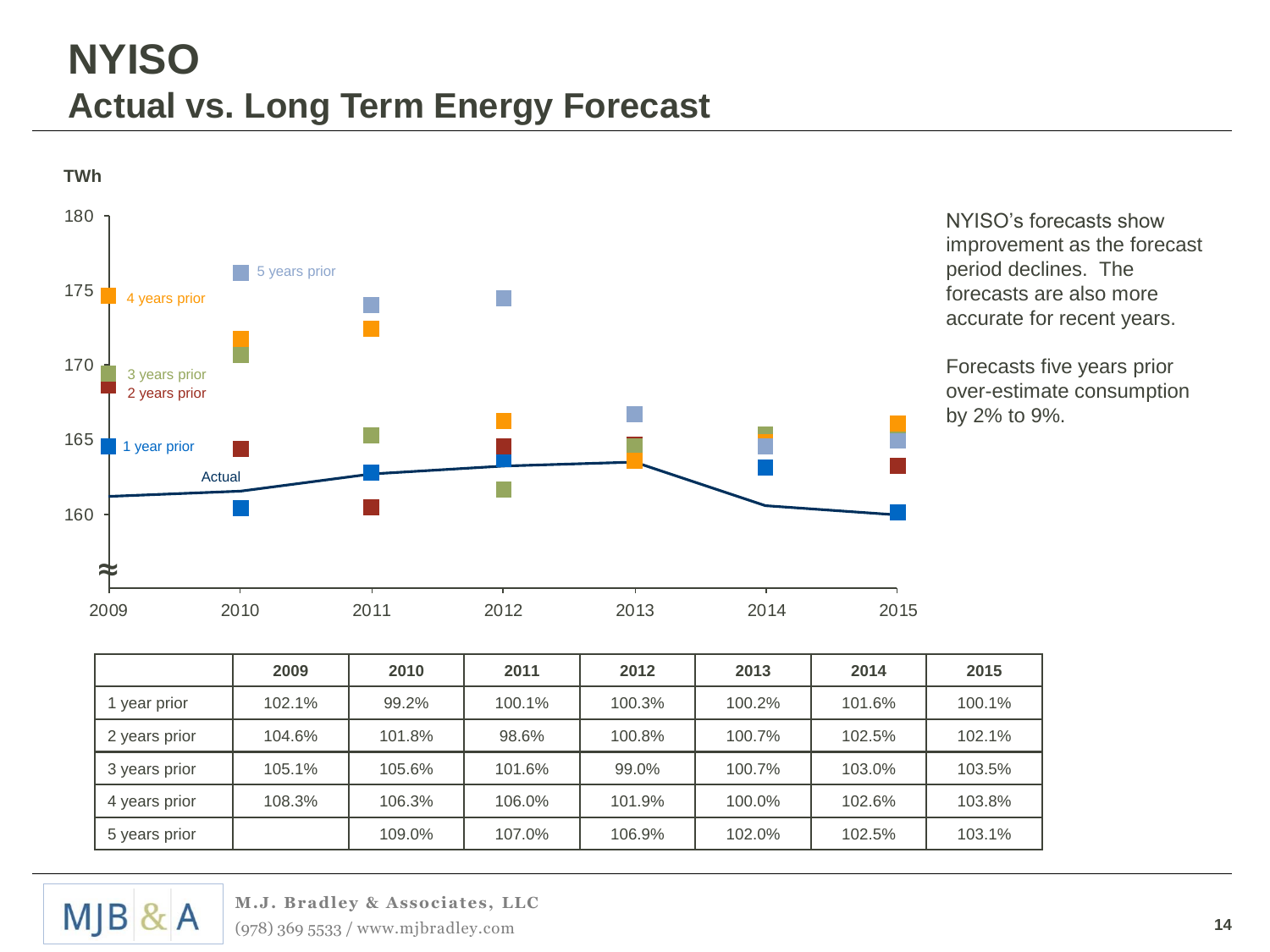#### **PJM Actual vs. Long Term Energy Forecast**



The PJM Load Forecast Report uses demand forecast models that incorporate historic load and weather data, and the economic forecast from Moody's Analytics.

PJM has significantly revised its load forecast model to factor in energy efficiency and behind-themeter generation. PJM is projecting lower demand growth and peak load. However, industry analysts (CreditSights) believe that PJM is still underestimating growth in rooftop solar.

The two most recent reports have seen a significant reduction in both annual demand and annual growth rates. For example, the consumption forecast for the year 2016 dropped 14% from the 2008 Report to the 2015 Report.

**Note:** This figure plots Net Energy. American Transmission Systems (ATSI), Duke Energy Ohio and Kentucky, and East Kentucky Power Cooperative joined PJM during the timeframe of this analysis. They were therefore excluded in order to simplify the study while still representing the majority of the service area, which for the purposes of this analysis is defined as regions incorporated into PJM prior to 2011.

# $M$  $B$  &  $A$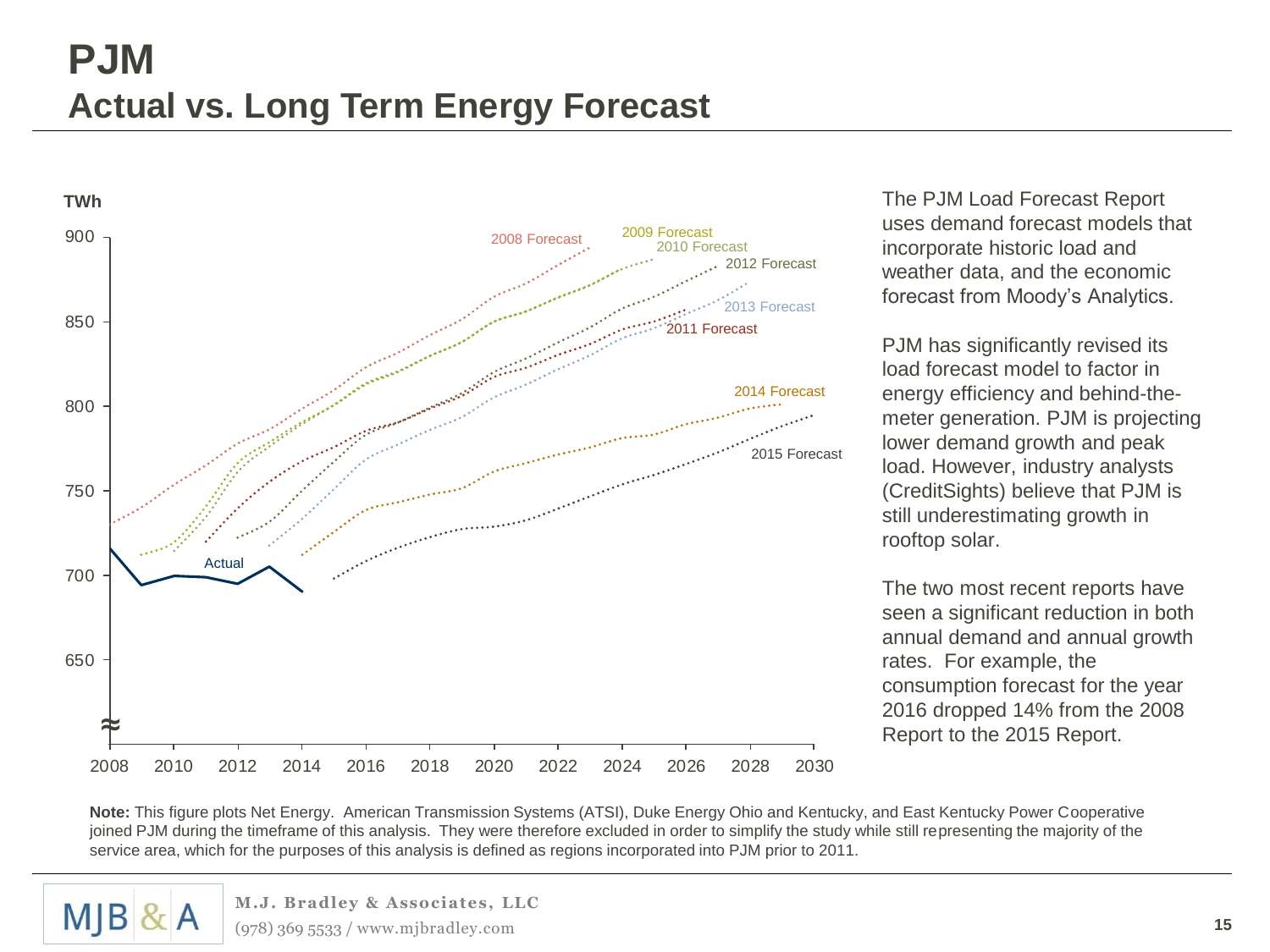#### **PJM Actual vs. Long Term Energy Forecast**



PJM's forecasts show clear improvement as the forecast period declines. Forecasts four years prior over-estimate consumption by 9% to 11%.

Forecasts one year prior are within 2% to 4% of actual consumption.

**Note:** Includes regions incorporated into PJM prior to 2011

|               | 2010   | 2011   | 2012   | 2013   | 2014   |
|---------------|--------|--------|--------|--------|--------|
| 1 year prior  | 102.2% | 103.0% | 103.9% | 101.8% | 103.2% |
| 2 years prior | 102.9% | 105.2% | 106.4% | 103.8% | 106.2% |
| 3 years prior | 107.7% | 106.0% | 109.5% | 107.2% | 108.6% |
| 4 years prior |        | 109.5% | 110.2% | 110.2% | 111.2% |

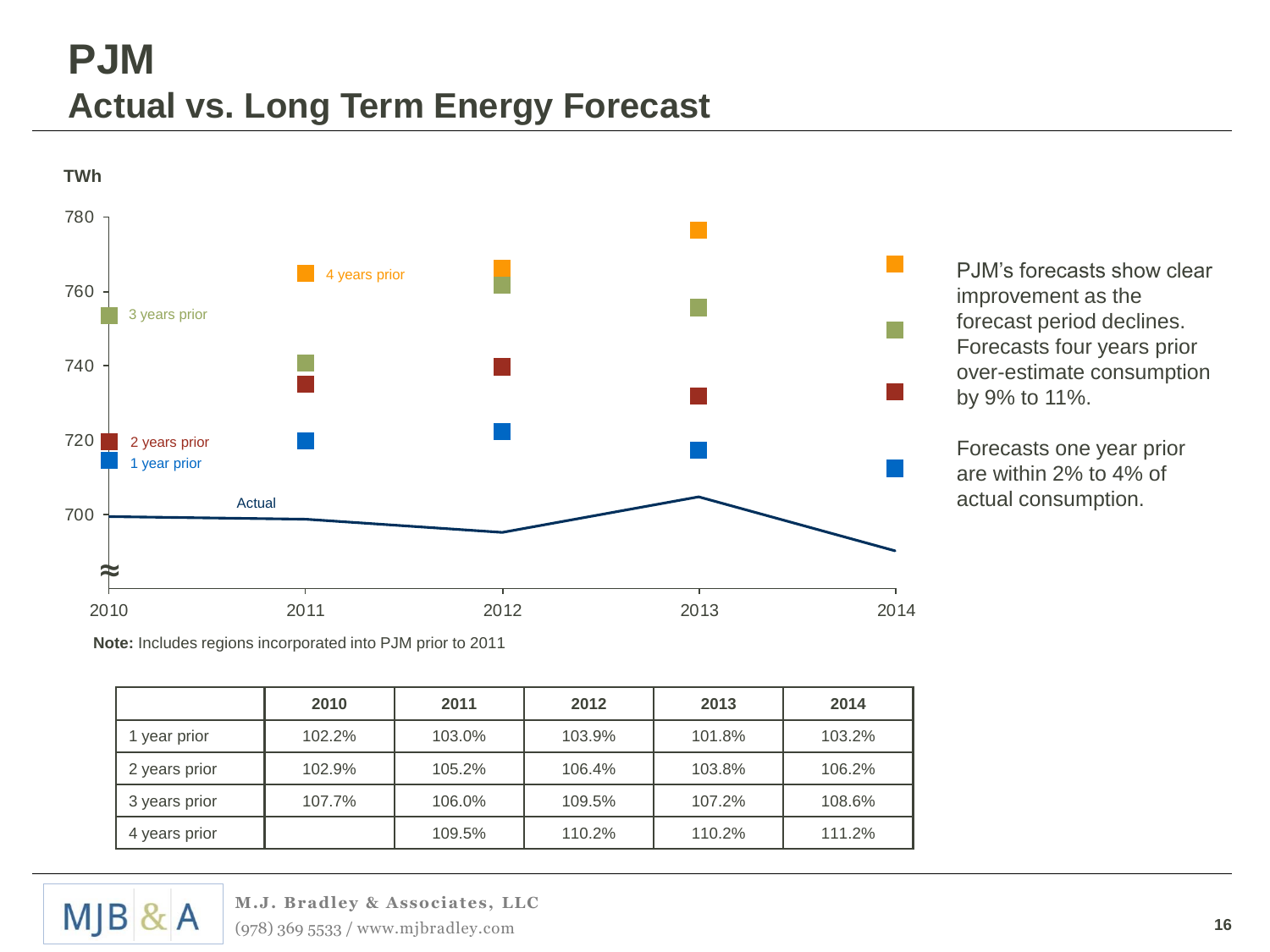#### **Integrated Resource Plans**

Ameren Missouri Tampa Electric Duke Energy Florida Duke Energy Indiana AEP Indiana Michigan Power

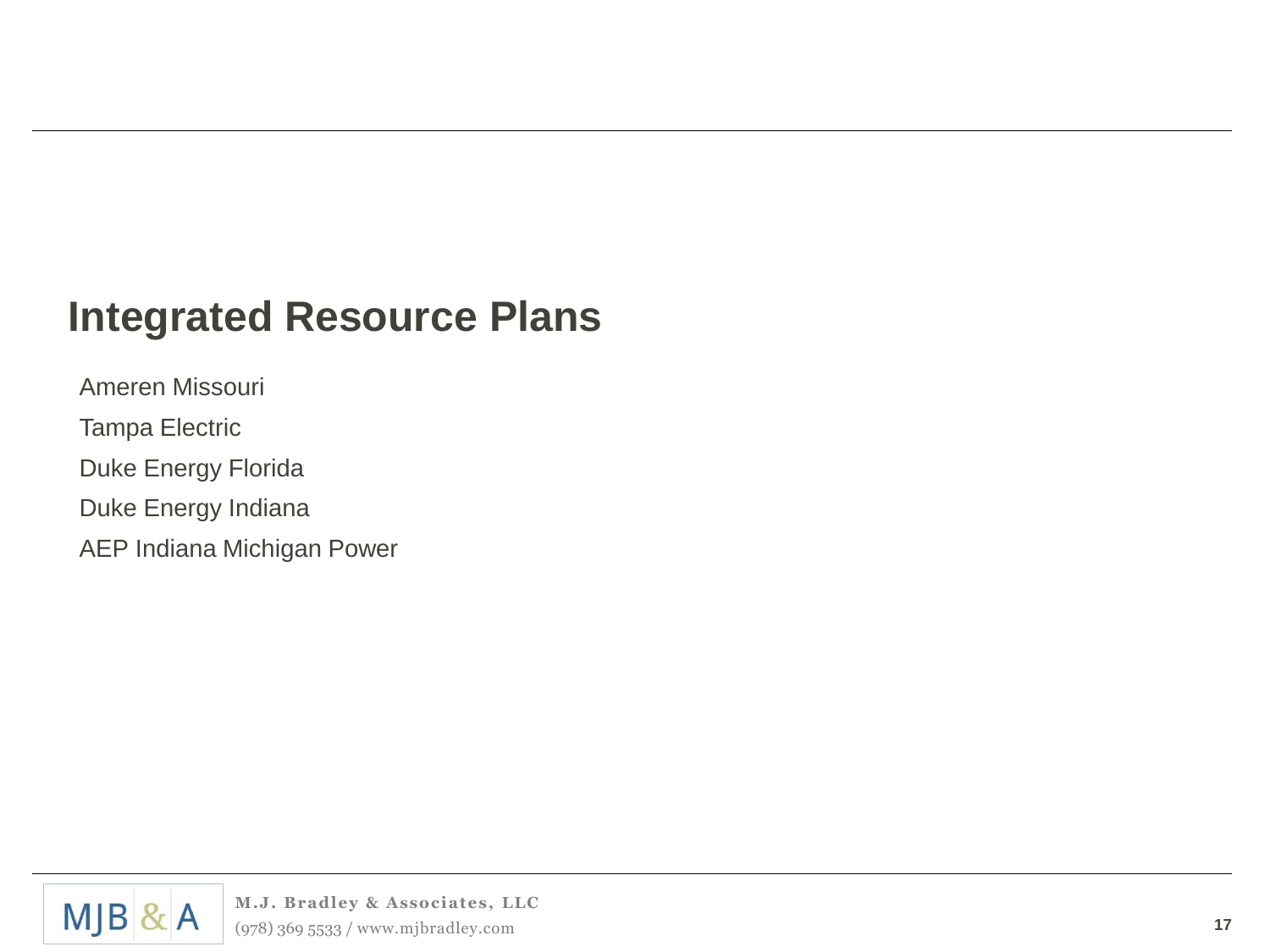#### **Ameren Missouri Actual vs. Long Term Energy Forecast**



As part of its Integrated Resource Plan, Ameren Missouri includes an analysis of its historic energy sales and past IRP energy forecasts. This type of comparison is recommended as a best practice in preparing an IRP.

Compared to its prior IRP (2011), Ameren Missouri explains in its 2014 IRP that the energy forecast has been lowered due to slower than expected economic growth in the aftermath of the recession and significant new energy efficiency programs that were still under review at the time that the 2011 IRP was being prepared.

For 2025, Ameren reduced its projected energy consumption forecast from the 2008 IRP to the 2014 IRP by 10.3 TWh. This is equivalent to the output of a 1,500 MW power plant operating at an 80% capacity factor.

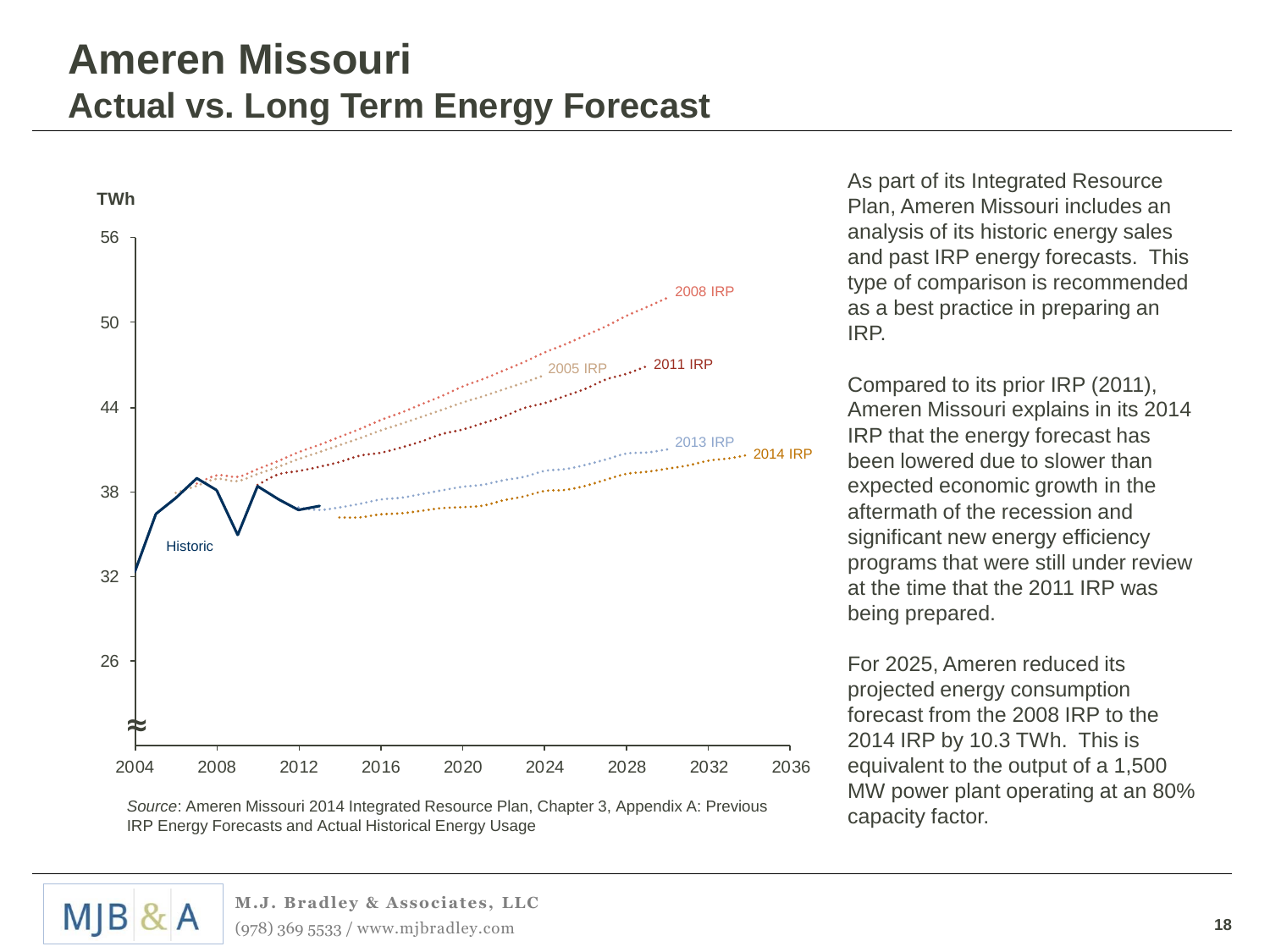#### **Tampa Electric Company Actual vs. Long Term Energy Forecast**



Each year, Florida utilities submit a Ten-Year Site Plan (TYSP) to the Public Service Commission estimating electric generation needs and proposed steps that would be taken in order to maintain reliability under growing consumption forecasts.

TECO's IRP process evaluates demand-side and supply-side resources to meet future energy requirements in a cost-effective and reliable way.

In the six most recent TYSPs, TECO has reduced its projected growth rate and is currently projecting a 1.1% growth rate through 2025.



*Source*: Tampa Electric Company Ten Year Site Plans, Base Case Net Energy for Load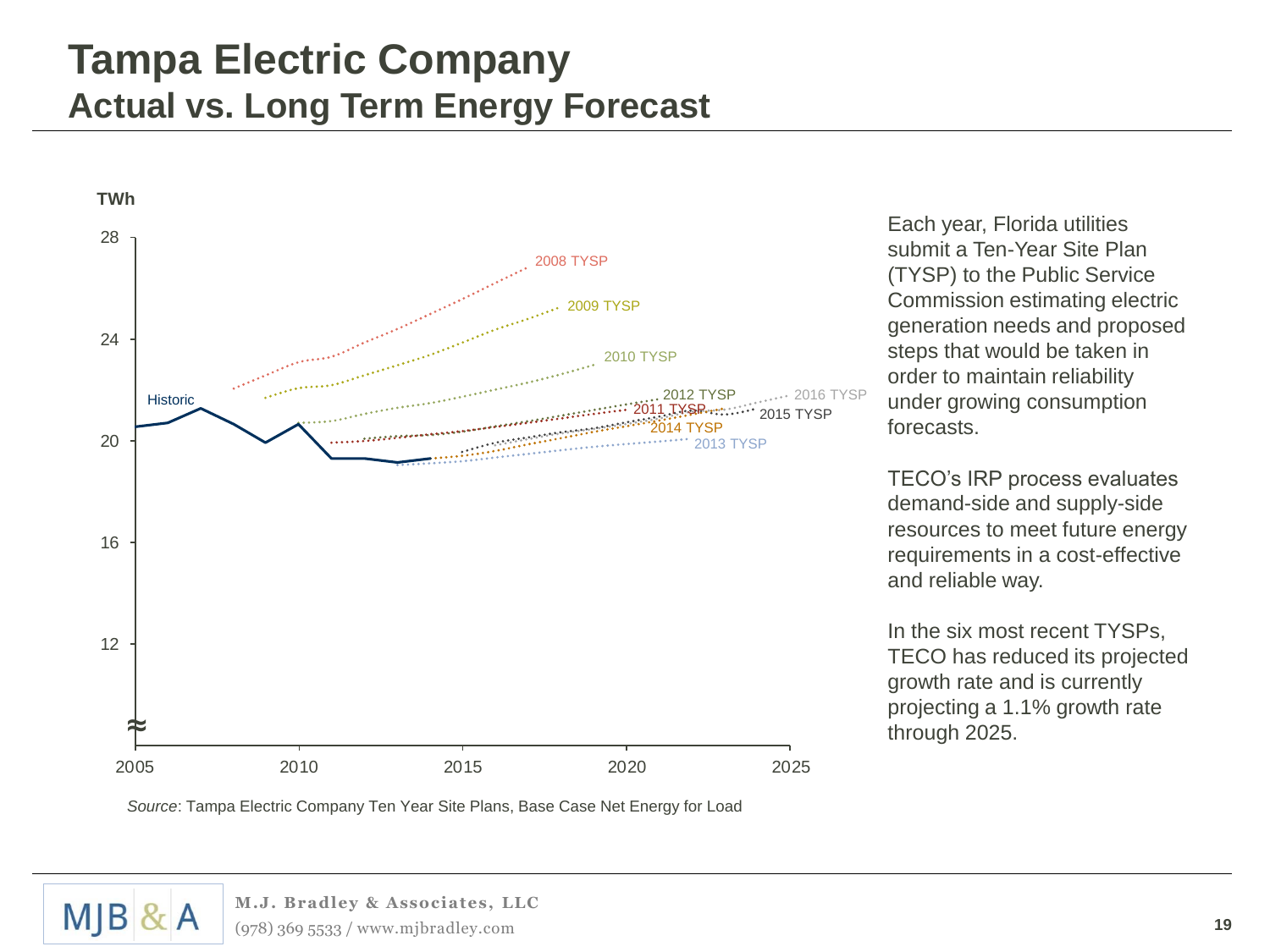#### **Duke Florida Actual vs. Long Term Energy Forecast**



*Source*: Duke Energy Florida Ten Year Site Plans, Base Case Net Energy for Load

Each year, Florida utilities submit a Ten-Year Site Plan (TYSP) to the Public Service Commission estimating electric generation needs and proposed steps that would be taken in order to maintain reliability under growing consumption forecasts.

Duke FL's IRP process evaluates demand-side and supply-side alternatives to reliably meet customers' future energy demand.

Of the data publically available, Duke's forecasts have remained fairly consistent for the past three years with an average growth rate of 1% in the 2016 TYSP.

Only a limited number of load forecasts were publically available, preventing the ability to provide a longer time frame of analysis.

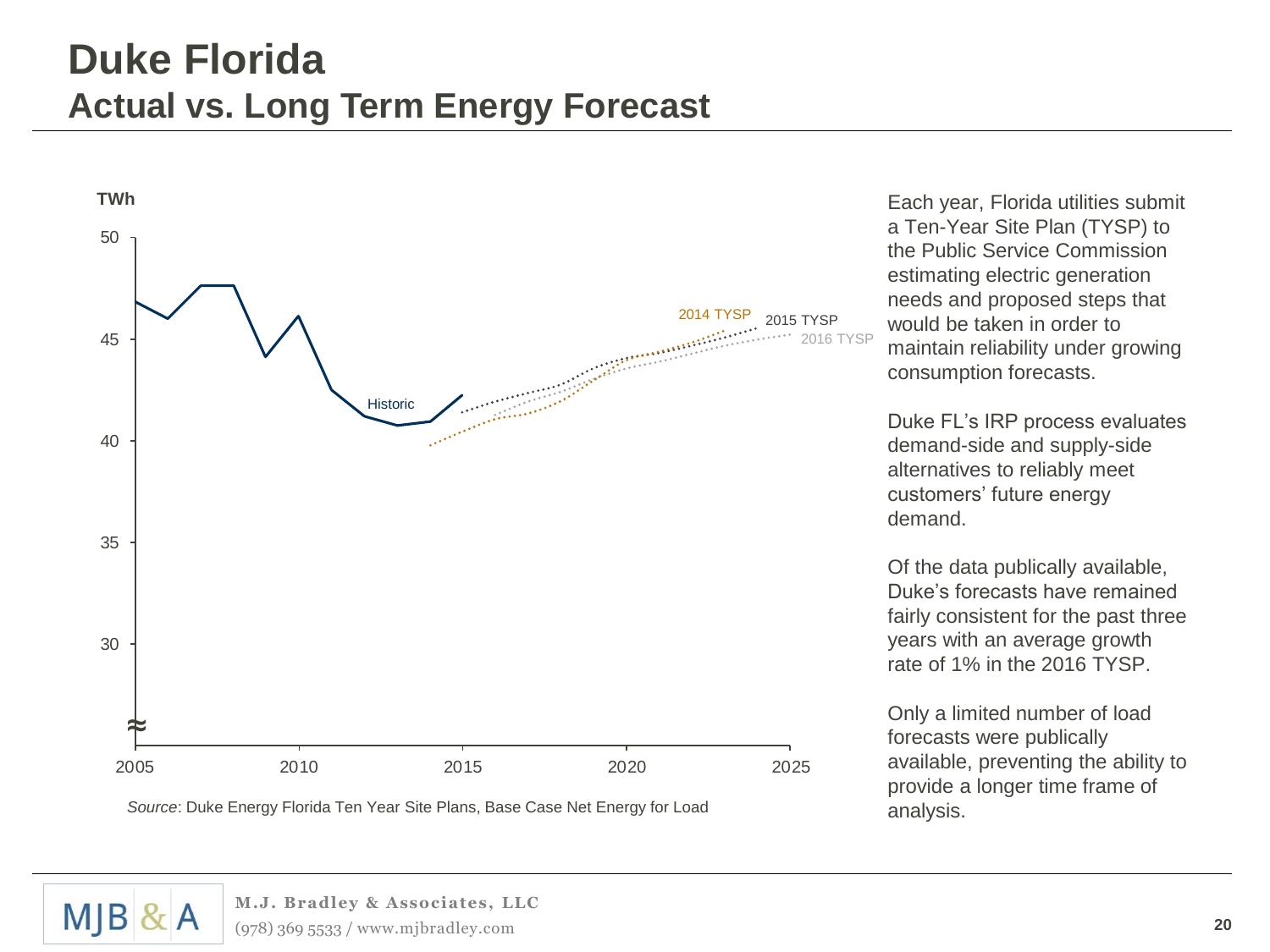#### **Duke Indiana Actual vs. Long Term Energy Forecast**



Duke Indiana's most recent IRP has aimed to incorporate additional uncertain factors by including carbon costs, compliance with new EPA regulations, enhanced retirements of the existing generating fleet, and supply-side energy efficiency programs.

Duke IN's long-range load forecasts have been decreasing in recent years due to lower expected demand from residential and commercial customers.

For 2030, projected energy consumption from the 2011 IRP to the 2015 IRP has been reduced by 1.8 TWh. This output is equivalent to a 500 MW power plant operating at a 42% capacity factor.

Only a limited number of load forecasts were publically available, preventing the ability to provide a longer time frame of analysis.

*Source*: Duke Energy Indiana Integrated Resource Plans, Net Energy for Load

**Note:** Historic data reflect the impact of energy efficiency programs and have not been weather normalized. Forecast data reflect the impact of historical energy efficiency programs up to 2014 and are based on weather normal projections.

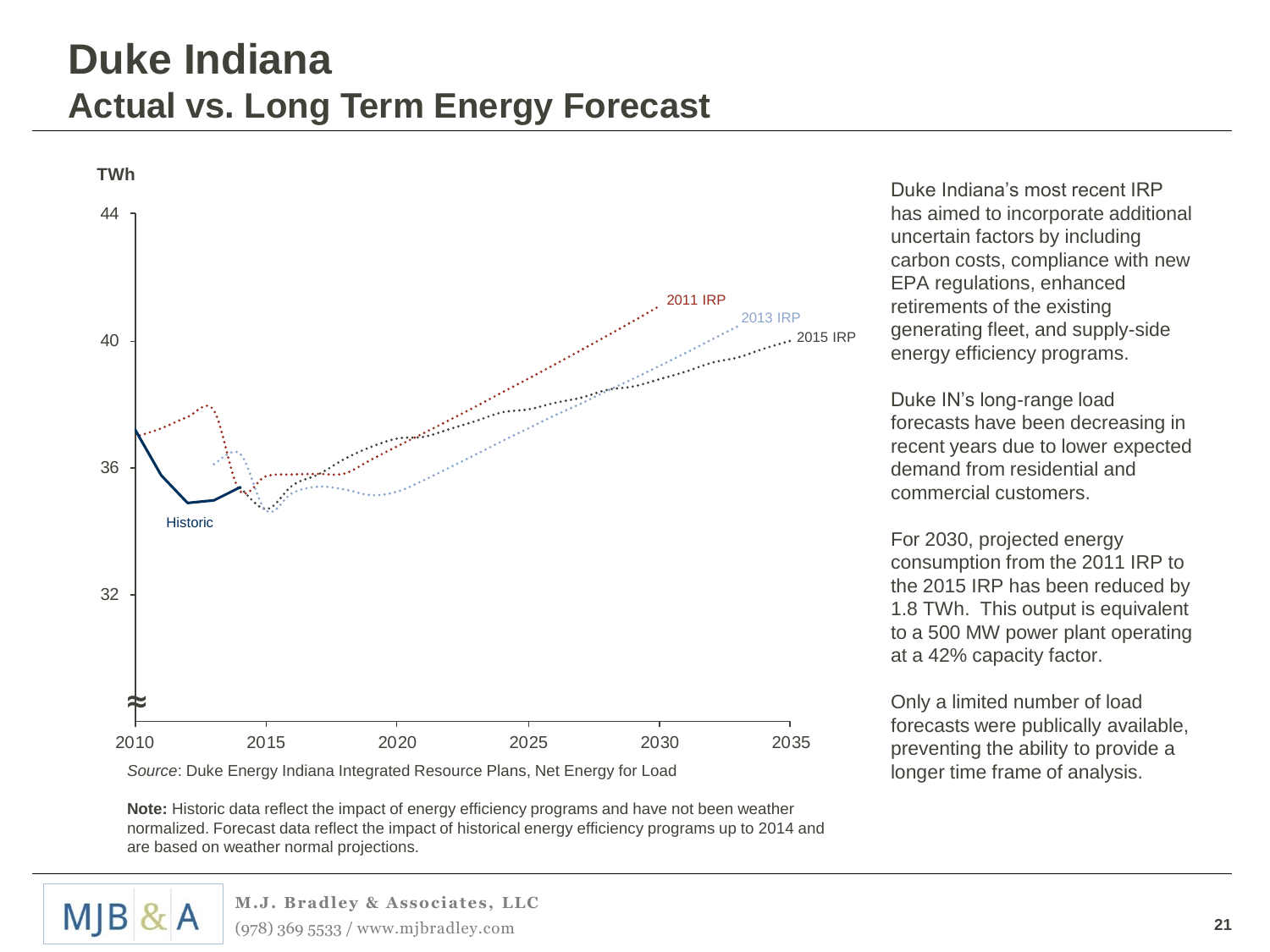#### **AEP Indiana Michigan Company Actual vs. Long Term Energy Forecast**



AEP Indiana Michigan Power's IRP, published every two years, includes a 20-year forecast period using the company's current assumptions for customer load requirements, commodity prices, supplyside alternative costs, and demand-side program costs.

While the three most recent forecasts project a dip in demand around 2020, annual growth rates from 2020 through 2030 have declined from 0.6% in the 2011 IRP, to 0.2% in the 2015 IRP.

Only a limited number of load forecasts were publically available, preventing the ability to provide a longer time frame of analysis.

*Source*: AEP Integrated Resource Plans, Actual and Forecast Annual Energy Requirements